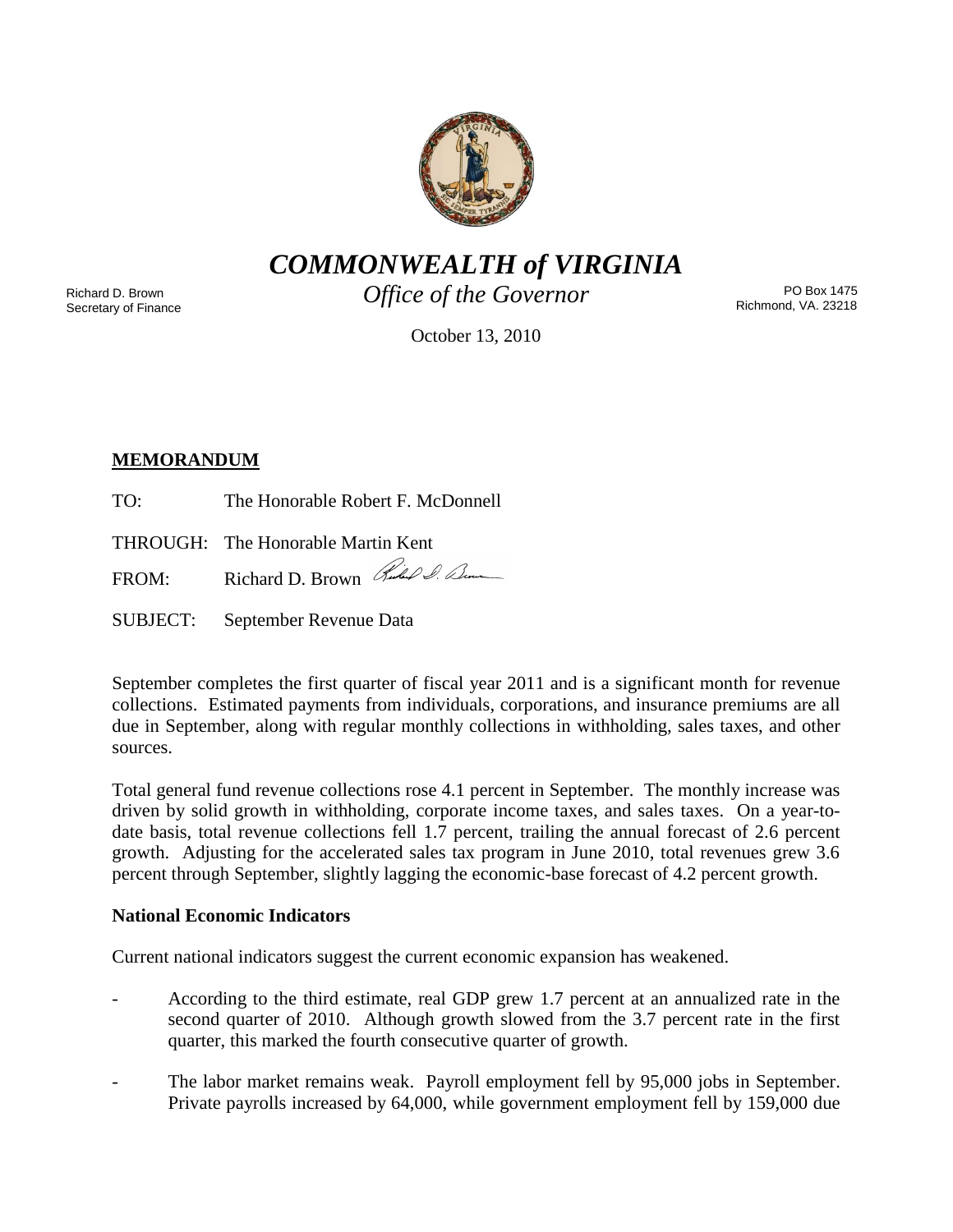to the winding down of census work and cutbacks in state and local government employment. In a separate report, the unemployment rate remained at 9.6 percent in September.

- Initial claims for unemployment fell by  $11,000$  to  $445,000$  during the week ending October 2, the second consecutive monthly decrease. The four-week moving average declined from 459,000 to 456,000. Although the drop in initial claims is a positive sign, the number of claims remains at a high level.
- The Conference Board's index of leading indicators rose 0.3 percent in August, after increasing 0.1 percent in July. The small gain in the index is consistent with a slow recovery.
- The Conference Board's index of consumer confidence fell from 53.2 to 48.5 in September, posting its third decline in four months. Both the expectations and current conditions components decreased, with the expectations component leading the decline. The index remains at a very low level, suggesting consumer spending is not likely to accelerate.
- The manufacturing sector continues to expand, but at a slower pace. The Institute of Supply Management index fell from 56.3 to 54.4 in September, marking the fourteenth consecutive month above the expansionary threshold of 50.0.
- Inflation remains low the CPI increased 0.3 percent in August from the previous month. The rise followed a 0.3 percent increase in July. Core inflation (excluding food and energy prices) was flat in August and stands 0.9 percent above August of last year.
- The Federal Reserve announced at its September meeting that it will keep the federal funds rate target unchanged at 0.0 to 0.25 percent.

#### **Virginia Economy**

In Virginia, employers added jobs for the second consecutive month in August. Payroll employment in the Commonwealth grew 0.5 percent in August from August of last year. Employment trends were positive in all three major metro areas in Virginia. Northern Virginia posted a modest gain of 1.2 percent, Hampton Roads grew 0.9 percent, and Richmond-Petersburg rose 0.1 percent from August of last year. The unemployment rate remained flat at 7.0 percent in August, significantly below the peak of 7.8 percent in February.

The Virginia Leading Index rose 0.1 percent in August, its second consecutive increase. Three of the five components contributed to the increase: future employment, building permits, and the U.S. leading index. Auto registrations declined and initial claims for unemployment were up. The Leading Index declined in seven of the eleven Virginia metro areas in August. Only Northern Virginia, Hampton Roads, Charlottesville, and Bristol had increases in the index.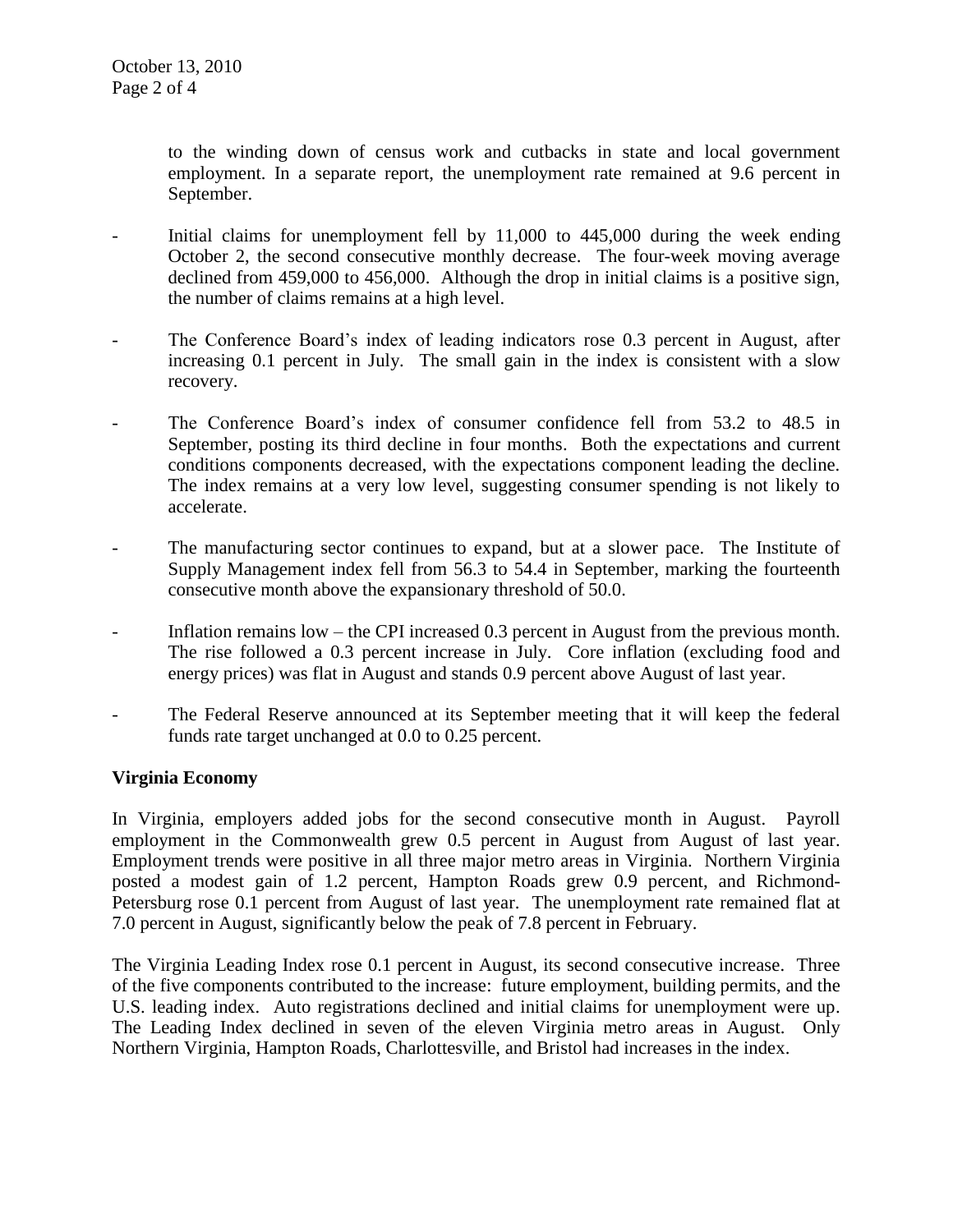October 13, 2010 Page 3 of 4

#### **September Revenue Collections**

Total general fund revenue collections rose 4.1 percent in September. On a year-to-date basis, total revenues fell 1.7 percent, trailing the annual forecast of 2.6 percent growth. Adjusting for the accelerated sales tax program in June 2010, total revenues grew 3.6 percent through September, slightly lagging the economic-base forecast of 4.2 percent growth.

*Net Individual Income Tax (66% of general fund revenues)*: Through the first quarter of the fiscal year, collections of net individual income tax rose 4.5 percent from the same period last year, trailing the annual estimate of 5.5 percent. Performance in each component of individual income tax is as follows:

*Individual Income Tax Withholding (64% of general fund revenues)*: Collections of payroll withholding taxes grew 6.8 percent in September. Year-to-date withholding collections grew 4.4 percent compared with the same period last year, ahead of the projected annual growth rate of 2.4 percent.

*Individual Income Tax Nonwithholding (15% of general fund revenues)*: September is a significant month for nonwithholding collections, since the first estimated payment in fiscal year 2011 is due. Collections fell 4.6 percent in September from September of last year. Through September, collections for the fiscal year were \$292.9 million compared with \$311.3 million in the same period last year, falling by 5.9 percent and trailing the annual estimate of 11.0 percent growth.

*Individual Income Tax Refunds*: Through September, TAX has issued \$123.1 million in individual refunds compared with \$150.8 million in the same period last year, an 18.4 percent decline and behind the annual estimate of a 3.5 percent decline.

*Sales Tax (20% of general fund revenues)*: Collections of sales and use taxes, reflecting August sales, rose 2.1 percent in September. On a year-to-date basis, collections have fallen 20.3 percent. The large year-to-date decline is due to the accelerated sales tax program in fiscal year 2010, which required dealers to remit July payments in June 2010. Adjusting for this program, sales tax collections have grown by 4.9 percent year-to-date, ahead of the economic-base forecast of a 0.8 percent increase.

*Corporate Income Tax (5% of general fund revenues)*: As with nonwithholding, September is a significant month in corporate income tax collections, since the first estimated payment for the fiscal year is due. Collections in corporate income tax grew 13.8 percent in September. On a year-to-date basis, collections in this source have risen 0.7 percent, ahead of the estimate of a 1.7 percent decline.

*Wills, Suits, Deeds, Contracts (2% of general fund revenues)*: Collections of wills, suits, deeds, and contracts – mainly recordation tax collections – rose 2.5 percent in September. On a year-todate basis, collections are down 5.9 percent, trailing the forecast of 8.2 percent growth.